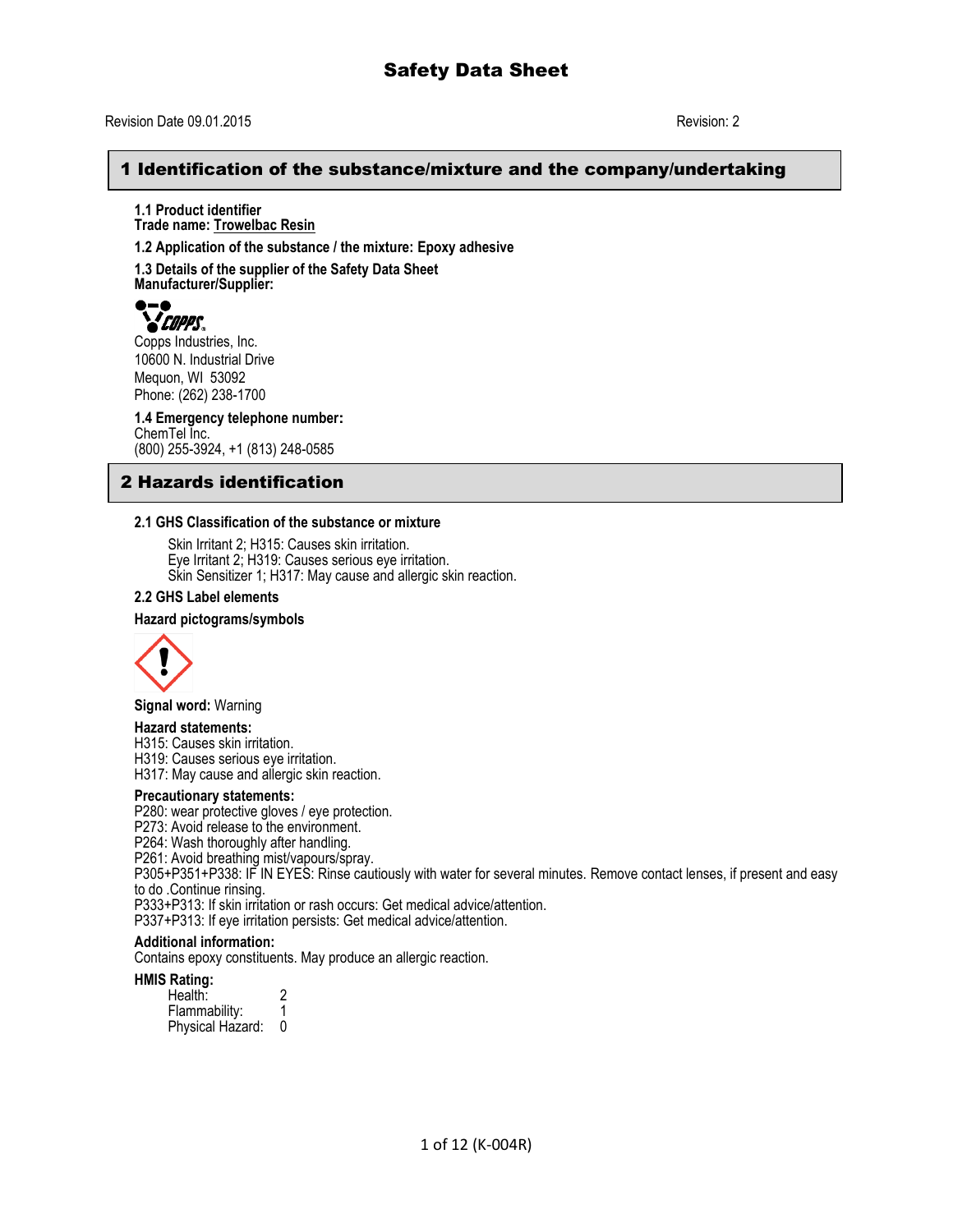## 3 Composition/information on ingredients

#### **3.2 Mixture**

**Description:** Substance listed below with nonhazardous additions possible.

| Dangerous components: |                                                                                                         |        |
|-----------------------|---------------------------------------------------------------------------------------------------------|--------|
| CAS: 25068-38-6       | Reaction product: bisphenol - A- (epichlorohydrin) epoxy resin<br>(number average molecular weight<700) | 40-60% |
| Trade Secret          | Glycidyl ether                                                                                          | 5-10%  |
| CAS: 107-21-1         | Ethylene glycol                                                                                         | $2\%$  |

In conformity with 29CFR 1910.1200(i) the specific chemical identity may be withheld as Trade Secret, while all health/safety properties and effects are included in the SDS.

## 4 First aid measures

#### **4.1 Description of first aid measures**

**General information:** Immediately remove any clothing soiled by the product. Symptoms of poisoning may even occur after several hours; therefore medical observation for at least 48 hours after the accident.Take affected persons out into the fresh air.

**After inhalation:** Supply fresh air**;** consult doctor in case of complaints.

**After skin contact:** Immediately rinse with water. If skin irritation continues, consult a doctor.

**After eye contact:** Remove contact lenses if worn, if possible. Rinse opened eye for several minutes under running water. If symptoms persist, consult a doctor**.**

**After swallowing:** Rinse out mouth and then drink plenty of water. Do not Induce vomiting; call for medical help immediately. **4.2 Most important symptoms and effects, both acute and delayed:** Allergic reactions, Nausea, Coughing, Gastric or intestinal disorders, Irritant to skin and mucous membranes, Irritant to eyes.

**4.3 Indication of any immediate medical attention and special treatment needed:** Contains reaction product: bisphenol-A-(epichlorhydrin) epoxy resin (number average molecular weight < 700), Reaction May produce an allergic reaction. If necessary oxygen respiration treatment. Later observation for pneumonia and pulmonary edema. Medical supervision for at least 48 hours.

## 5 Firefighting measures

**5.1 Extinguishing media**

**Suitable extinguishing agents:** Water haze or fog. Foam. Fire-extinguishing powder. Carbon dioxide.

**For safety reasons unsuitable extinguishing agents:** Water with full jet, Water spray

**5.2 Special hazards arising from the substance or mixture:** Formation of toxic gases is possible during heating or in case of fire.

**5.3 Advice for the firefighters**

Protective equipment: Wear self-contained respiratory protective device, Wear fully protective suit. **Additional information:** Cool endangered receptacles with water fog or haze. Eliminate all ignition sources if safe to do so.

## 6 Accidental release measures

**6.1 Personal precautions, protective equipment and emergency procedures:** Use respiratory protective device against the effects of fumes/dust/aerosol. Wear protective equipment. Keep unprotected persons away. Ensure adequate ventilation. Keep away from ignition sources.

**6.2 Environmental precautions:** Do not allow to enter sewers/ surface or ground water. Inform respective authorities in case of seepage into water course or sewage system. Prevent from spreading (e.g. by damming–in or oil barriers). **6.3 Methods and material for containment and cleaning up:** Absorb liquid components with liquid-binding material. Send for recovery or disposal in suitable receptacles. Dispose contaminated material as waste according to item 13. Ensure adequate ventilation.

## 7 Handling and storage

**7.1 Precautions for safe handling:** Use only in well-ventilated areas. Store in cool, dry place in tightly closed receptacles (60-80ºF recommended).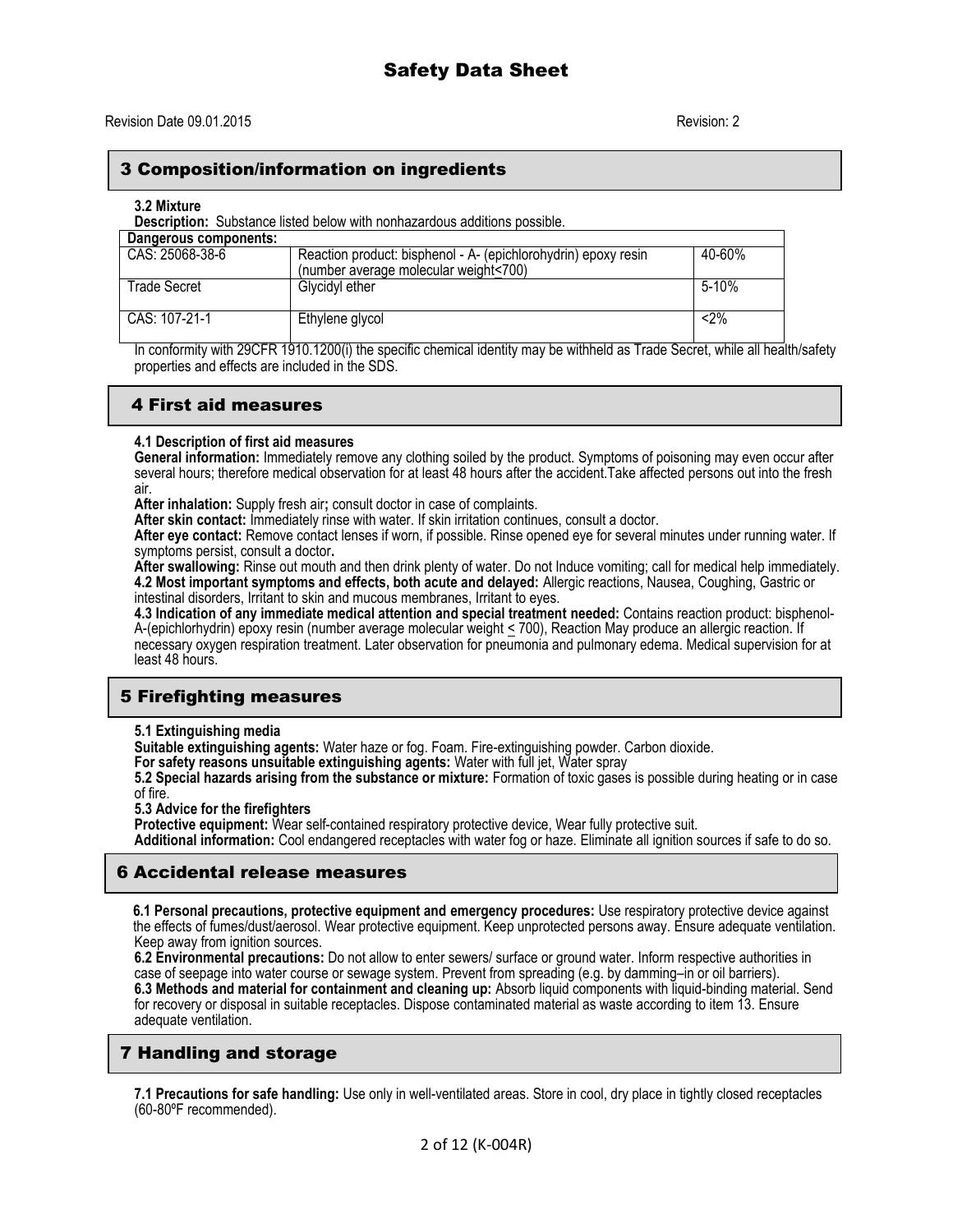Revision Date 09.01.2015 Revision: 2

**7.2 Conditions for safe storage, including any incompatibilities:** Use only receptacles specifically permitted for this substance/product. Avoid storage near extreme heat, ignition sources or open flame. **Further Information about storage conditions:** Keep container tightly sealed. Store in an area with adequate ventilation.

## 8 Exposure controls/personal protection

## **8.1 Control parameters**

**Ingredients with limit values that require monitoring at the workplace:** The product does not contain any relevant quantities of materials with critical values that have to be monitored at the workplace.

**DNELs:** No further relevant information available.

**PNECs:** No further relevant information available.

**Additional information:** The lists valid during the making were used as basis.

**8.2 Engineering controls** Provide readily accessible eye wash stations and safety showers. Provide ventilation adequate to ensure concentrations are minimized.

**8.3 Personal protective equipment**

**General protective and hygienic measures:** Keep away from foodstuffs, beverages and feed. Immediately remove all soiled and contaminated clothing. Wash hands before breaks and at the end of work. Do not inhale gases / fumes / aerosols. Avoid contact with the eyes and skin.

**Respiratory protection:** Not required under normal conditions of use. Use suitable respiratory protective device in case of insufficient ventilation. For spills, respiratory protection may be advisable. Use respiratory protection when grinding or cutting material.

**Hand protection:** Protective, impervious gloves. (Neoprene, PVC, Nitrile rubber) The glove material has to be impermeable and resistant to the product / the substance/ the preparation. Selection of the glove material on consideration of the penetration times, rates of diffusion and the degradation.

**Eye protection:** Safety glasses with side shields. Contact lenses should not be worn.

**Skin and Body protection:** Protective work clothing. Where potential exposure warrants, rubber or plastic boots and chemically resistant protective suit.

## 9 Physical and chemical properties

| 9.1 Information on basic physical and chemical properties<br><b>General Information</b> |                                   |
|-----------------------------------------------------------------------------------------|-----------------------------------|
| Appearance<br>Form:<br>Colour:                                                          | Paste<br>Tan                      |
| Odour:                                                                                  | Sweet                             |
| Odour threshold:                                                                        | No data available                 |
| pH:                                                                                     | No data available                 |
| Melting point/range:                                                                    | No data available                 |
| Boiling point/range:                                                                    | >392 °F / >200 °C                 |
| Flash point:                                                                            | >302 °F / >150 °C                 |
| <b>Evaporation rate:</b>                                                                | No data available                 |
| Flammability (solid, gaseous):                                                          | Not applicable                    |
| Upper/lower flammability or explosive limit:                                            | Not applicable                    |
| Vapor pressure:                                                                         | No data available                 |
| Vapor density:                                                                          | No data available                 |
| Relative Density at 20°C:                                                               | $1.52$ g/cm <sup>3</sup>          |
| Solubility in / Miscibility with<br>Water:                                              | Not miscible or difficult to mix. |
| Partition coefficient (n-octanol/water):                                                | No data available                 |
| <b>Auto/Self-ignition temperature:</b>                                                  | No data available                 |
| Decomposition temperature:                                                              | No data available                 |
| Viscosity                                                                               | Not applicable                    |
|                                                                                         |                                   |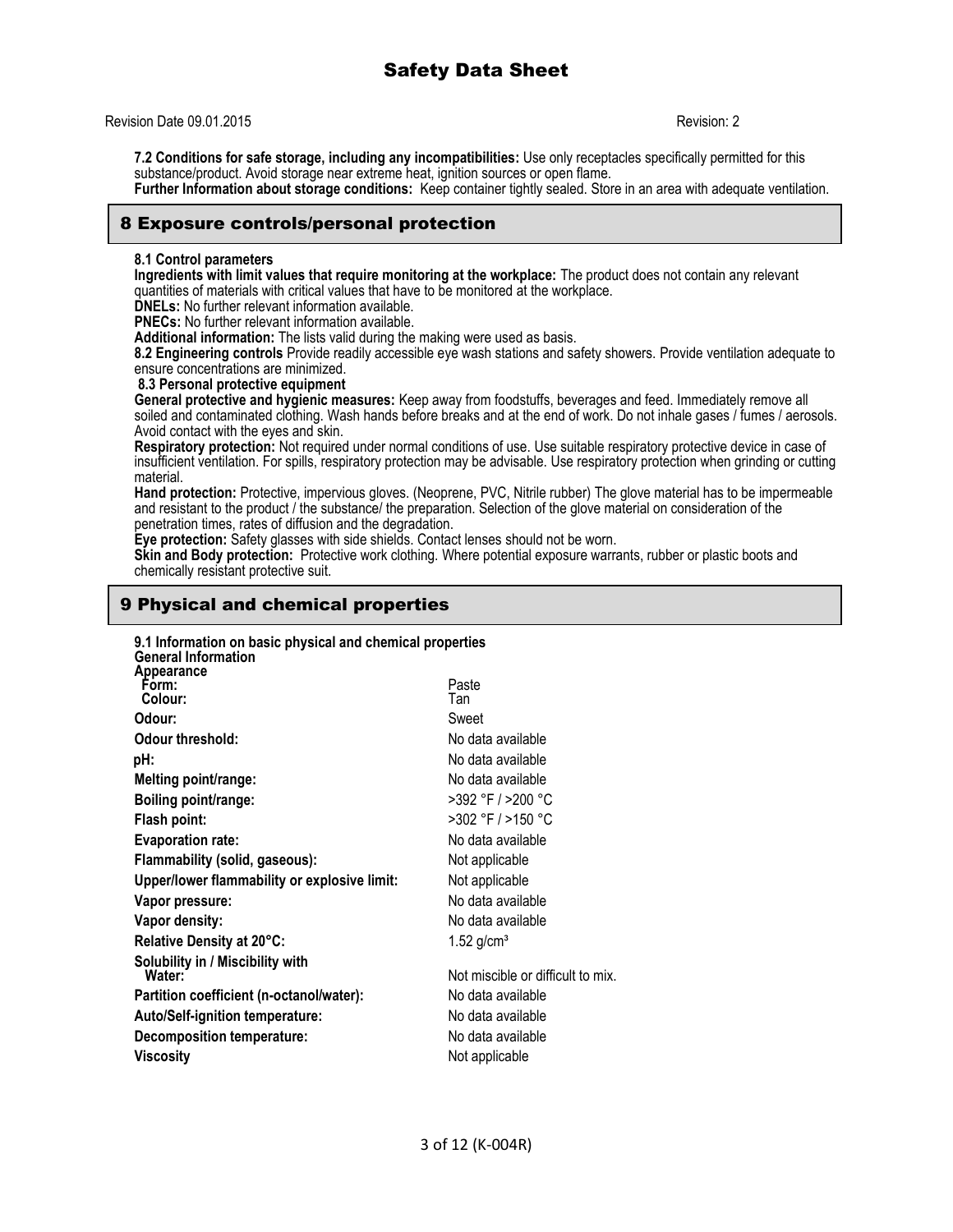## 10 Stability and reactivity

**10.1 Reactivity**

**10.2 Chemical stability**

**Thermal decomposition / conditions to be avoided:** No decomposition if used and stored according to specifications.

**10.3 Possibility of hazardous reactions:** Reacts with strong alkali. Exothermic polymerization. Reacts with strong acids and oxidizing agents. Reacts with catalysts.

**10.4 Conditions to avoid:** Avoid contact with strong oxidizing agents, excessive heat or flames.

 **10.5 Incompatible materials:** Strong acids, bases and oxidizing agents.

**10.6 Hazardous decomposition products:** Carbon monoxide and carbon dioxide.

## 11 Toxicological information

# **11.1 Information on likely routes of exposure:**

May cause respiratory irritation

| Ingestion:    | No data                   |
|---------------|---------------------------|
| Skin contact: | May cause skin irritation |
| Eye contact:  | May cause eye irritation  |

**11.2 Symptoms related to physical, chemical and toxicological characteristics:** No available data

**11.3 Delayed and immediate effects as well as chronic effects from short and long-term exposure:** 

(Data for primary component, Reaction product: bisphenol - A- (epichlorhydrin) epoxy resin)

Acute toxic:

| u.         |                          |
|------------|--------------------------|
| Oral       | LD50 > 2,000 mg/kg (rat) |
| Dermal     | LD50 > 2,000 mg/kg (rat) |
| Inhalation | No data                  |
| .          |                          |

Skin Corrosive/irritant:

Test material was slightly irritating to skin in key studies. For the skin, mean erythema and edema scores were 0.8 and 0.5 respectively.

Serious eye damage/eye irritation:

Test material was slightly irritating to the eye in key studies. The mean eye score was 0.4

Respiratory sensitization: No data available

Skin sensitization:

In a local lymph node assay, the concentration that would cause a 3-fold increase in proliferation (EC-3) was calculated to be 5.7% which is consistent with moderate dermal sensitization potential.

**11.4 Numerical measures of toxicity:** No data available for mixture**.**

**Additional toxicological information:** The product show the following dangers according to the calculation method of the General EU**,** Classification Guidelines for Preparations as issued in the latest version: Irritant**,** Danger through skin absorption. Toxic and /or corrosive effects may be delayed up to 24 hours.Inhalation of concentrated vapours as well as oral intake will lead to anesthesia-like conditions and headache, dizziness ,etc.

## 12 Ecological information

## **12.1 Toxicity**

**Aquatic toxicity:**

(Data taken from SDS of primary component, Reaction product: bisphenol - A- (epichlorhydrin) epoxy resin)

| Fish                 | $96hr$ -LC50 = 3.6mg/L test mat. Oncorhynchus mykiss                   |
|----------------------|------------------------------------------------------------------------|
|                      | (direct application, nominal) (OECD Guideline 203)                     |
|                      | LC50 1.41 mg/L 96hr Oryzias latipes                                    |
| Crustacea            | 48hr-EC50 = 2.8mg/L test mat Daphnia magna                             |
|                      | (direct application, nominal, based on: mobility) (OECD Guideline 202) |
|                      | EC50 1.7mg/L 48hr                                                      |
| <b>Aquatic Plant</b> | 72hr-EC50 > 11 mg/L Scenedesmus capricornutum                          |
|                      | water soluble fraction (meas. (arithm. mean))                          |
|                      | based on: growth rate (EPA-660/3-75-009)                               |

**12.2 Persistence and degradability:** No data available.

**12.3 Bioaccumulative potential:** No further relevant information available.

**12.4 Mobility in soil:** No further relevant information available.

**12.5 Results of PBT and vPvB assessment:**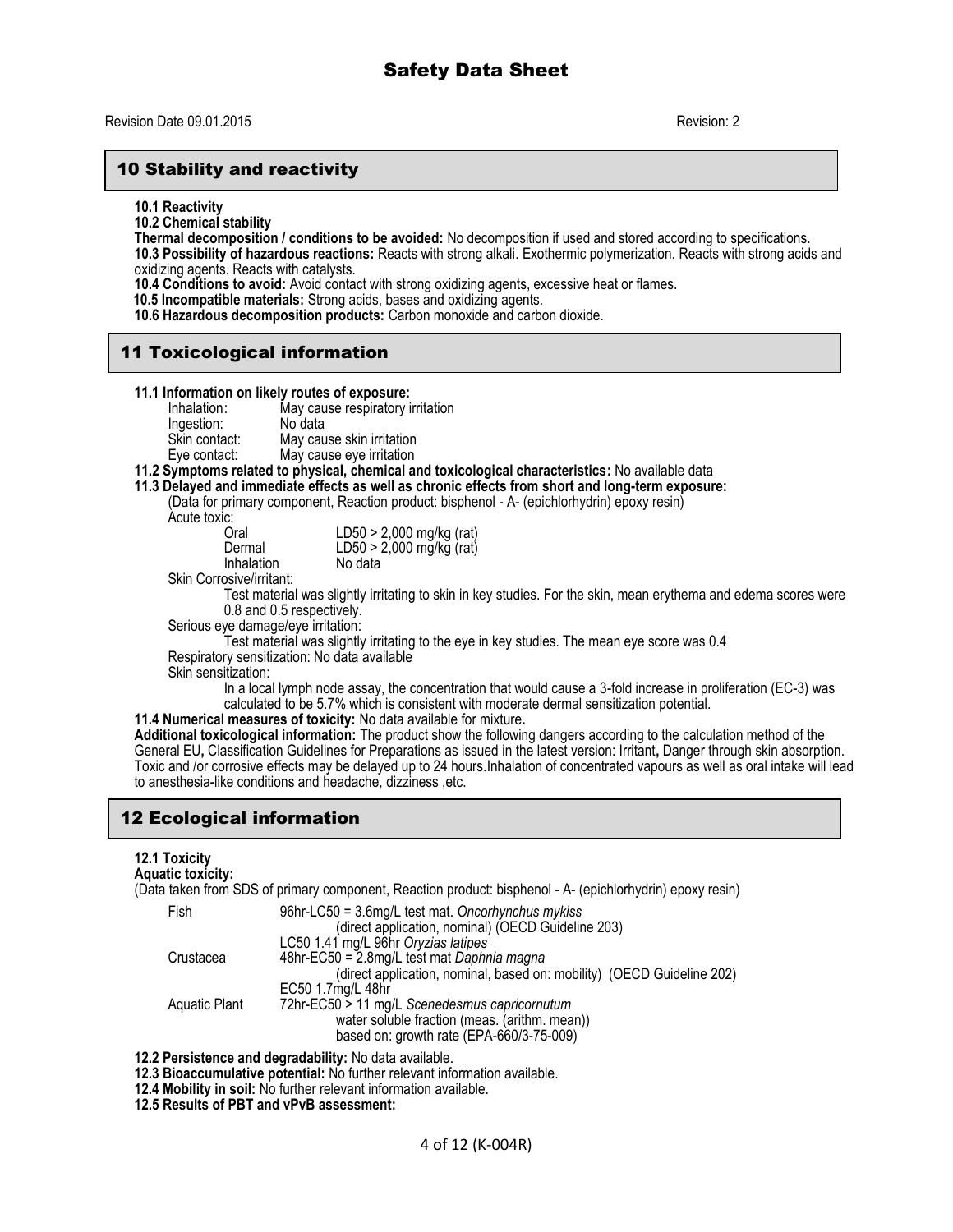Revision Date 09.01.2015 Revision: 2

**PBT:** Not applicable. **vPvB:** Not applicable.  **12.6 Other adverse effects:** No further relevant information available

## 13 Disposal considerations

#### **13.1 Waste treatment methods**

**Waste from residue/unused product:** This product should not be allowed to enter drains, water courses or the soil. Dispose of this material in a safe manner and in accordance with federal, state and local regulations **Contaminated packaging:** Disposal must be made in accordance with official federal, state and local regulations.

## 14 Transport information

| DOT         | UN number: | Not Regulated |
|-------------|------------|---------------|
| IATA        | UN number: | Not Regulated |
| <b>IMDG</b> | UN number: | Not Regulated |
| TDG         | UN number: | Not Regulated |

## 15 Regulatory Information

**15.1 Safety, health and environmental regulations/legislation specific for the substance or mixture**

**United States (USA)**

**SARA Section 355 (extremely hazardous substances):** None of the ingredients is listed.  **Section 313 (Specific toxic chemical listings):** Component(s) above 'de minimus' level: Ethylene glycol  **TSCA (Toxic Substances Control Act):** All the ingredients are listed.

#### **Proposition 65 (California):**

 **Chemicals known to cause cancer:** None

#### **Canada**

| Canadian Domestic Substances List (DSL):         |  |
|--------------------------------------------------|--|
| All ingredients are listed.                      |  |
| Canadian Ingredient Disclosure list (limit 0.1%) |  |
| None of the ingredients is listed.               |  |
| Canadian Ingredient Disclosure list (limit 1%)   |  |
| None of the ingredients is listed.               |  |

**15.2 Chemical Safety assessment:** A Chemical Safety Assessment has not been carried out.

## 16 Other information

This information is based on our present knowledge. However, this shall not constitute a guarantee for any specific product features and shall not establish a legally valid contractual relationship.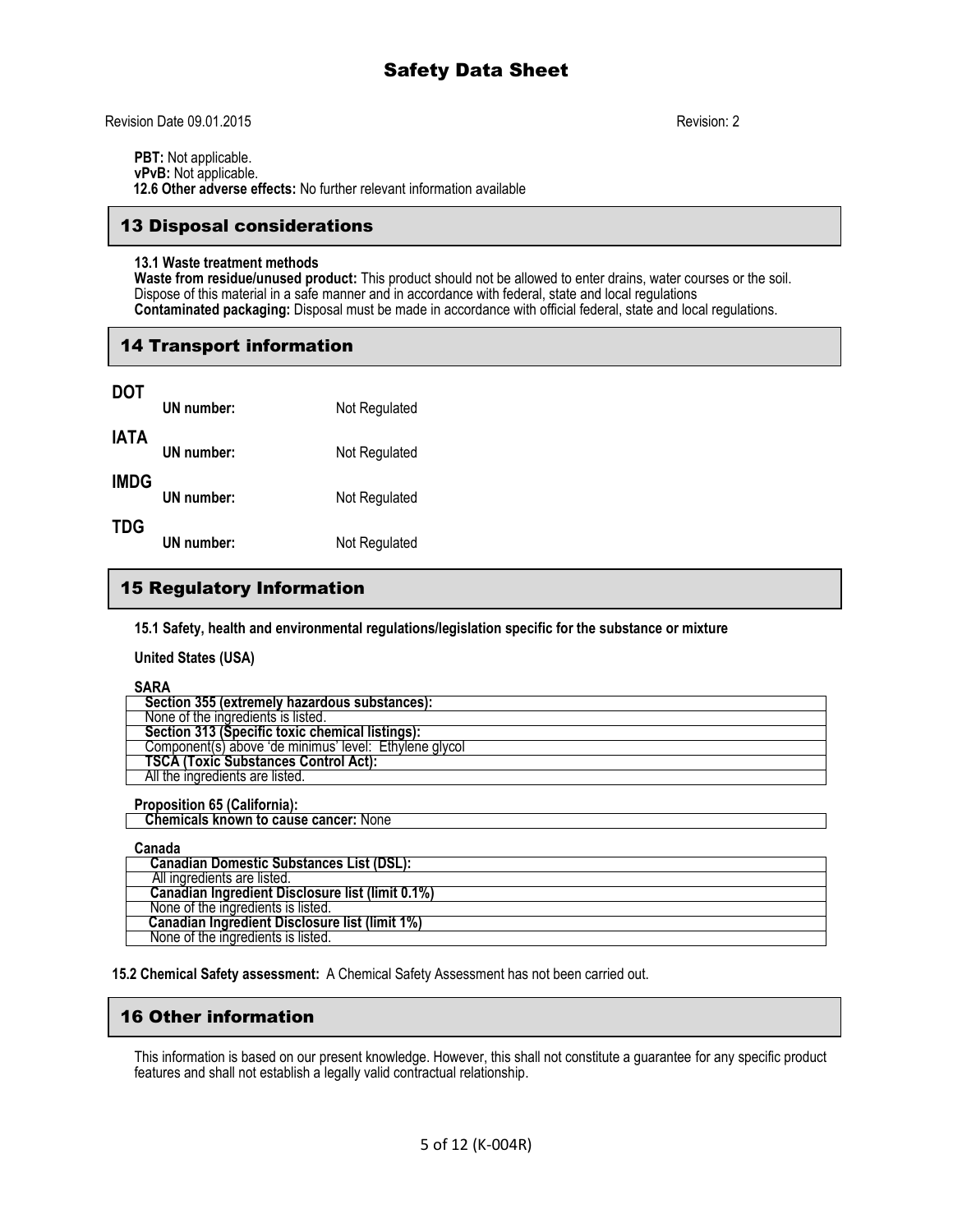## Revision Date 09.01.2015 Revision: 2

### **Abbreviation and acronyms:**

ADR: European Agreement concerning the International Carriage of Dangerous Goods by Road IMDG: International Maritime Code for Dangerous Goods DOT: US Department of Transportation IATA: International Air Transport Association GHS: Globally Harmonized System of Classification and Labelling of Chemicals ACGIH: American Conference of Governmental Industrial Hygienist. EINECS: European Inventory of Existing Commercial Chemical Substances ELINCS: European List of Notified Chemical Substance CAS: Chemical Abstracts Service (division of the American Chemical Society) HMIS: Hazardous Materials Identification System (USA) WHMIS: Workplace Hazardous Materials Information System (Canada)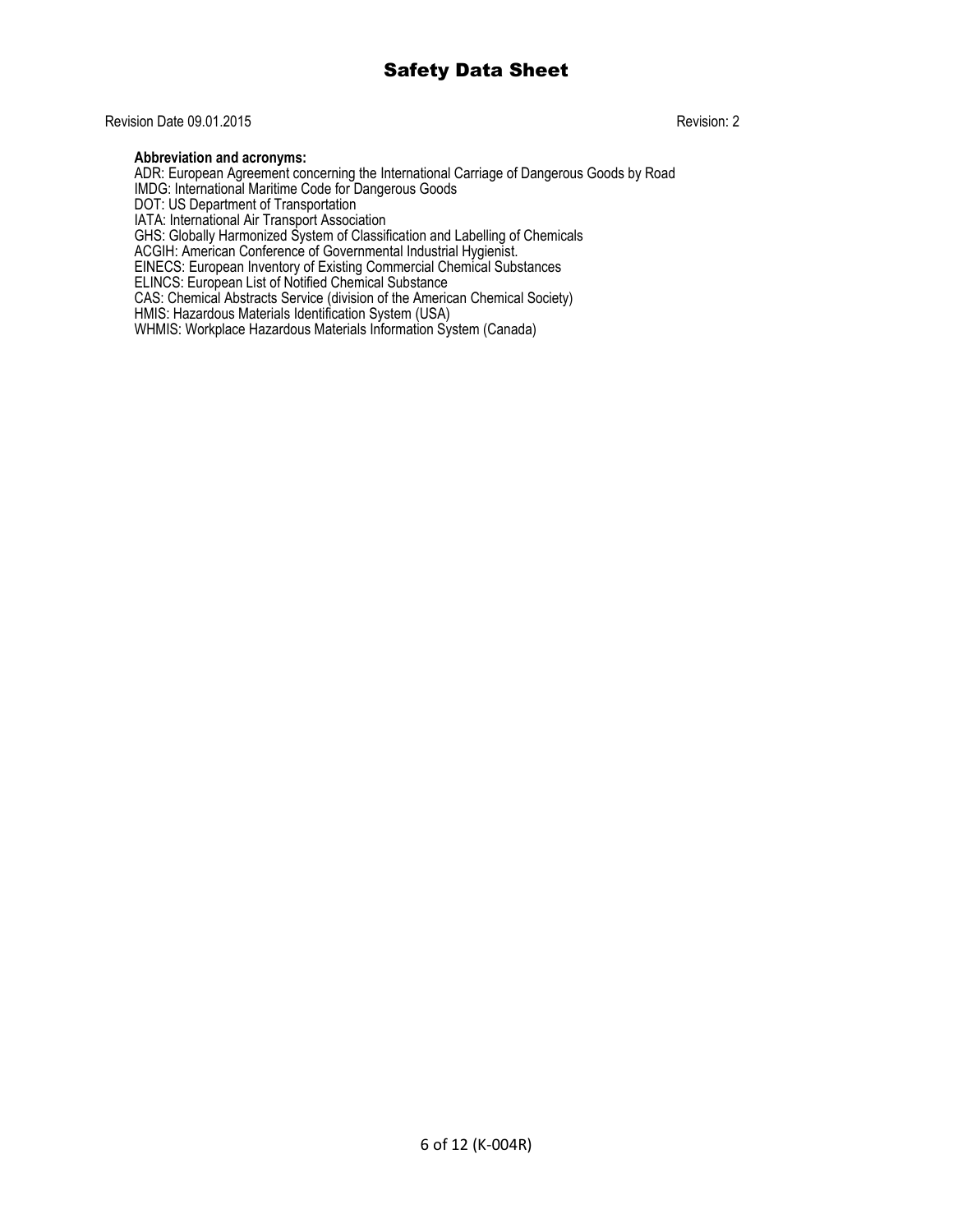#### Revision Date 09.16.2015 Revision: 2

## 1 Identification of the substance/mixture and the company/undertaking

**1.1 Product identifier Trade name: Trowelbac Hardener**

**1.2 Application of the substance / the mixture: Epoxy adhesive** 

**1.3 Details of the supplier of the Safety Data Sheet Manufacturer/Supplier:**



**COPPS**<br>Copps Industries, Inc. 10600 N. Industrial Drive Mequon, WI 53092 Phone: (262) 238-1700

**1.4 Emergency telephone number:** ChemTel Inc. (800) 255-3924, +1 (813) 248-0585

## 2 Hazards identification

#### **2.1 GHS Classification of the substance or mixture**

Acute toxicity - Inhalation Category 3 Acute toxicity - Dermal Category 4 Skin corrosion - Category 1B Serious Eye Damage - Category 1 Skin sensitization - Category 1 Germ cell mutagenicity - Category 2 Specific target organ toxicity - repeated exposure - Category 2

#### **2.2 GHS Label elements**

#### **Hazard pictograms/symbols**



**Signal word:** Danger

#### **Hazard statements:**

H302+H312: Harmful if swallowed or in contact with skin.

H314: Causes severe skin burns and eye damage.

- H317: May cause an allergic skin reaction.
- H331: Toxic if inhaled.
- H335: May cause respiratory irritation.
- H341: Suspected of causing genetic defects**.**

#### **Precautionary statements:**

P201: Obtain special instructions before use.

- P260: Do not breath dust/fume/gas/mist/vapours/spray.
- P264: Wash hands thoroughly after handling.

P271: Use only outdoors or in a well-ventilated area.

P272: Contaminated work clothing should not be allowed out of the workplace.

P280: Wear protective gloves/protective clothing/eye protection/face protection.

P281: Use personal protective equipment as required

P301+P330+P331 :IF SWALLOWED: rinse mouth. Do NOT induce vomiting.

P304+340: IF INHALED: Remove person to fresh air and keep comfortable for breathing.

P305+P351+P338 :IF IN EYES: Rinse cautiously with water for several minutes. Remove contact lenses, if present and easy

to do. Continue rinsing.

P310 : Immediately call a POISON CENTRE or doctor/physician.

P403+P233: Store in a well-ventilated place. Keep container tightly closed.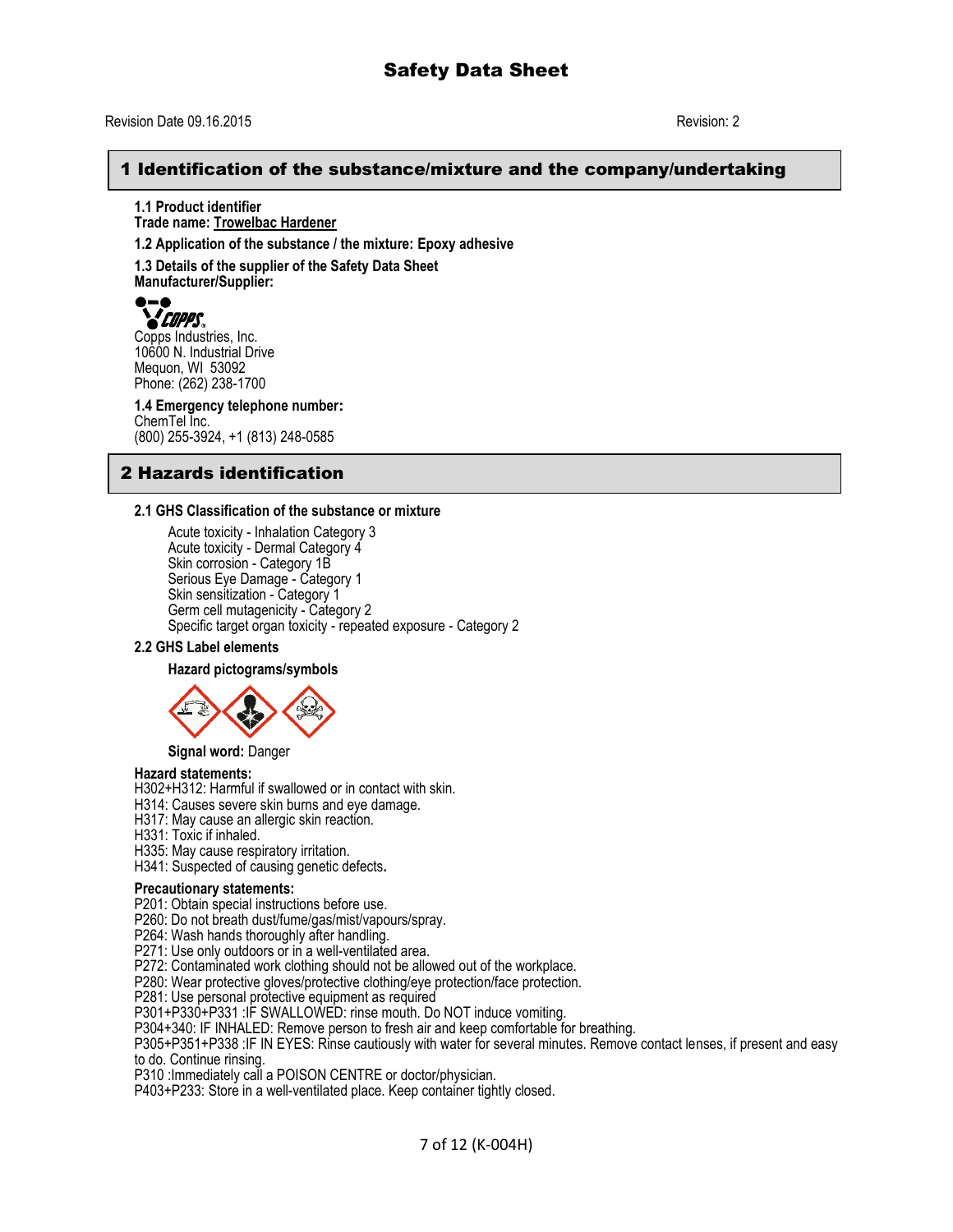Revision Date 09.16.2015 Revision: 2

**Additional information:** This product contains a component that is toxic by inhalation when aerosolized or sprayed. Please refer to Sections 11 for toxicity information. If product is not being aerosolized or sprayed, the inhalation toxicity may not be applicable. Harmful if swallowed. May cause sensitization by skin contact. Corrosive **,** Harmful in contact with skin.

## **HMIS Rating:**

Health: 3<br>Flammability: 1 Flammability: 1<br>Physical Hazard: 0 Physical Hazard:

## 3 Composition/information on ingredients

**3.2 Mixture**

**Description:** Mixture of substances listed below with potential nonhazardous additions.

| Dangerous components: |                    |         |
|-----------------------|--------------------|---------|
| <b>Trade Secret</b>   | Polyamide          | 20-40%  |
|                       |                    |         |
| CAS: 111-40-0         | Diethylenetriamine | $< 5\%$ |
|                       |                    |         |
| CAS: 108-95-2         | Phenol             | $< 5\%$ |
|                       |                    |         |

In conformity with 29CFR 1910.1200(i) the specific chemical identity may be withheld as Trade Secret, while all health/safety properties and effects are included in the SDS.

## 4 First aid measures

### **4.1 Description of first aid measures**

**General information:** Seek medical advice. If breathing has stopped or is labored, give assisted respirations. Supplemental oxygen may be indicated. If the heart has stopped, trained personnel should begin cardiopulmonary resuscitation immediately

**After inhalation:** Supply fresh air**;** consult doctor in case of complaints.

**After skin contact:** Immediately remove contaminated clothing, and any extraneous chemical, if possible to do so without delay. Take off contaminated clothing and shoes immediately.

**After eye contact:** Rinse immediately with plenty of water for at least 15 minutes. If symptoms persist, consult a doctor**. After ingestion:** Never give anything by mouth to an unconscious person. Prevent aspiration of vomit. Turn victim's head to the side. Do not Induce vomiting; call for medical help immediately.

**4.2 Most important symptoms and effects, both acute and delayed:** Repeated and/or prolonged exposures to low concentrations of vapors or aerosols may cause: sore throat, asthma, eye disease, kidney disorders, liver disorders, skin disorders and allergies.

**4.3 Indication of any immediate medical attention and special treatment needed:** Contains Phenol. May cause an allergic reaction.

## 5 Firefighting measures

#### **5.1 Extinguishing media**

**Suitable extinguishing agents:** Foam. Fire-extinguishing powder. Carbon dioxide.

**5.2 Specific hazards arising from the substance or mixture:** May generate ammonia gas. May generate toxic nitrogen oxide gases. Burning produces noxious and toxic fumes. Downwind personnel must be evacuated.

**5.3 Advice for the firefighters**

**Protective equipment:** Wear self-contained respiratory protective device. Wear fully protective suit.

**Additional information:** Cool endangered receptacles with water fog or haze. Eliminate all ignition sources if safe to do so.

## 6 Accidental release measures

**6.1 Personal precautions, protective equipment and emergency procedures:** Use respiratory protective device against the effects of fumes/dust/aerosol. Wear protective equipment. Keep unprotected persons away. Ensure adequate ventilation. Keep away from ignition sources.

**6.2 Environmental precautions:** Do not allow to enter sewers/surface or ground water. Inform respective authorities in case of seepage into water course or sewage system. Prevent from spreading (e.g. by damming–in or oil barriers).

**6.3 Methods and material for containment and cleaning up:** Send for recovery or disposal in suitable receptacles. Dispose contaminated material as waste according to item 13. Ensure adequate ventilation.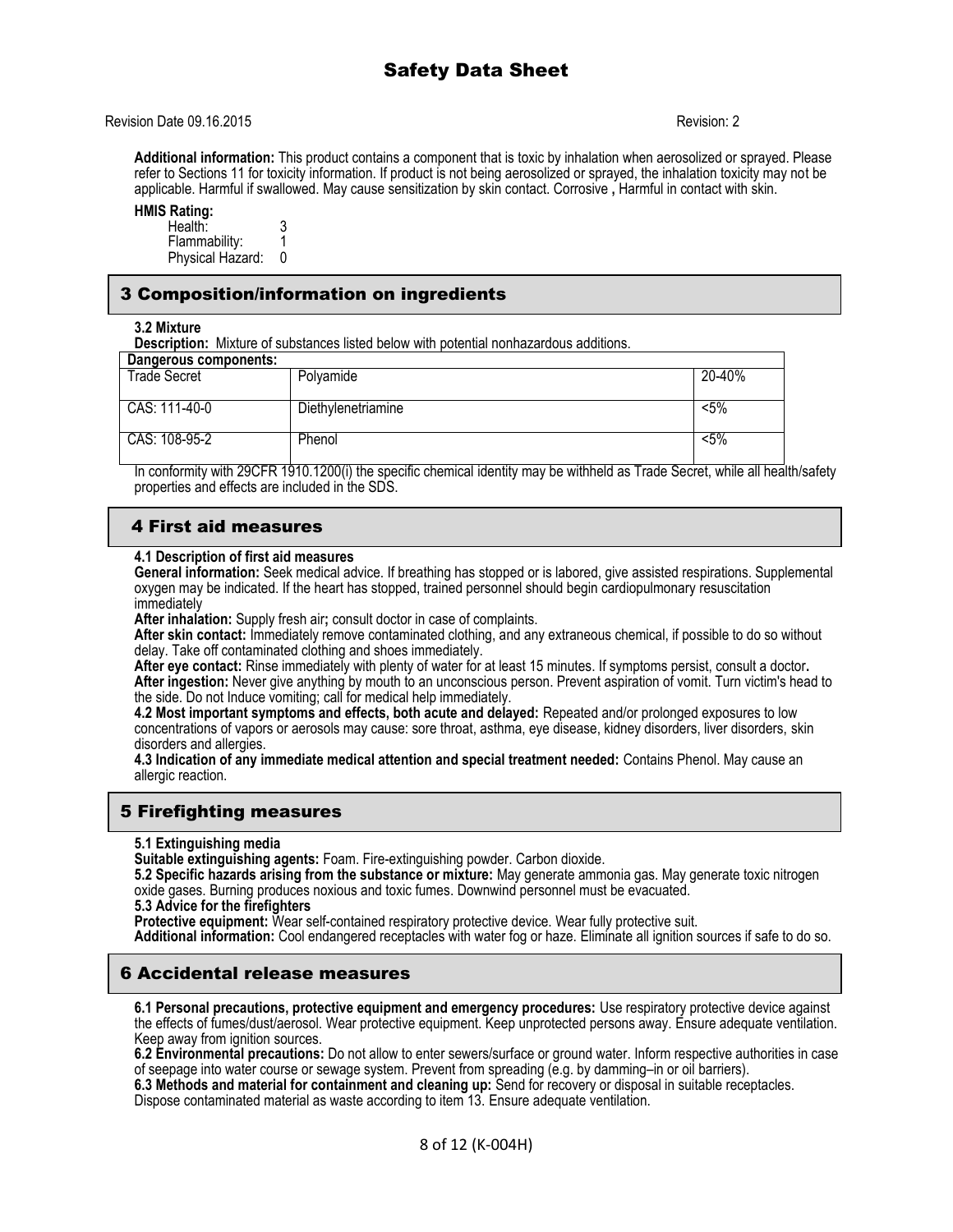## 7 Handling and storage

**7.1 Precautions for safe handling:** Use only in well-ventilated areas. Store in cool, dry place in tightly closed receptacles (60-80ºF recommended).

**7.2 Conditions for safe storage, including any incompatibilities:** Use only receptacles specifically permitted for this substance/product. Avoid storage near extreme heat, ignition sources or open flame.

**Further Information about storage conditions:** Keep container tightly sealed. Store in an area with adequate ventilation.

## 8 Exposure controls/personal protection

### **8.1 Control parameters**

| <b>Exposure Limits:</b> |                                                                             |            |                   |
|-------------------------|-----------------------------------------------------------------------------|------------|-------------------|
| Diethylenetriamine      | Time Weighted Average (TWA):ACGIH                                           | ppm        |                   |
| Diethylenetriamine      | Recommended Exposure Limit (REL): NIOSH                                     | ppm        | $4 \text{ mg/m}$  |
| Diethylenetriamine      | Time Weighted Average (TWA):OSHA Z1A                                        | ppm        | $4 \text{ mg/m}$  |
| Diethylenetriamine      | Time Weighted Average (TWA): Permissible Exposure Limit<br>(PEL): US CA OEL | ppm        | $4 \text{ mg/m}$  |
| Diethylenetriamine      | Time Weighted Average (TWA): TN OEL                                         | ppm        | $4 \text{ mg/m}$  |
| Phenol                  | Time Weighted Average (TWA):ACGIH                                           | 5 ppm      |                   |
| Phenol                  | Recommended Exposure Limit (REL): NIOSH                                     | 5 ppm      | 19 mg/m $3$       |
| Phenol                  | Ceiling Limit Value and Time Period (if specified): NIOSH                   | $15.6$ ppm | $60$ mg/m $3$     |
| Phenol                  | PEL: OSHA Z1                                                                | 5 ppm      | $19 \text{ mg/m}$ |
| Phenol                  | Time Weighted Average (TWA):OSHA Z1A                                        | 5 ppm      | $19 \text{ mg/m}$ |
| Phenol                  | Time Weighted Average (TWA): Permissible Exposure Limit<br>(PEL): US CA OEL | 5 ppm      | 19 mg/m $3$       |

**8.2 Engineering controls** Provide readily accessible eye wash stations and safety showers. Provide ventilation adequate to ensure concentrations are minimized.

#### **8.3 Personal protective equipment**

**General protective and hygienic measures:** Keep away from foodstuffs, beverages and feed. Immediately remove all soiled and contaminated clothing. Wash hands before breaks and at the end of work. Do not inhale gases / fumes / aerosols. Avoid contact with the eyes and skin.

**Respiratory protection:** Not required under normal conditions of use. Use suitable respiratory protective device in case of insufficient ventilation. For spills, respiratory protection may be advisable. Use respiratory protection when grinding or cutting material.

**Hand protection:** Protective, impervious gloves. (Neoprene, Butyl-rubber, Nitrile rubber) The glove material has to be impermeable and resistant to the product / the substance/ the preparation. Selection of the glove material on consideration of the penetration times, rates of diffusion and the degradation.

**Eye protection:** Face shield with safety glasses or goggles underneath. Contact lenses should not be worn. **Skin and Body protection:** Protective work clothing. Where potential exposure warrants, rubber or plastic boots and chemically resistant protective suit.

#### 9 Physical and chemical properties

| 9.1 Information on basic physical and chemical properties<br><b>General Information</b> |                   |
|-----------------------------------------------------------------------------------------|-------------------|
| Appearance<br>Form:                                                                     | Soft Paste        |
| Colour:                                                                                 | Off-White         |
| Odour:                                                                                  | Amine             |
| Odour threshold:                                                                        | No data available |
| pH:                                                                                     | Alkaline          |
| Melting point/range:                                                                    | No data available |
| Boiling point/range:                                                                    | >392 °F / >200 °C |
| Flash point:                                                                            | >212 °F / >100 °C |
| <b>Evaporation rate:</b>                                                                | No data available |
| Flammability (solid, gaseous):                                                          | Not applicable    |
| Upper/lower flammability or explosive limit:                                            | Not applicable    |
|                                                                                         |                   |

9 of 12 (K-004H)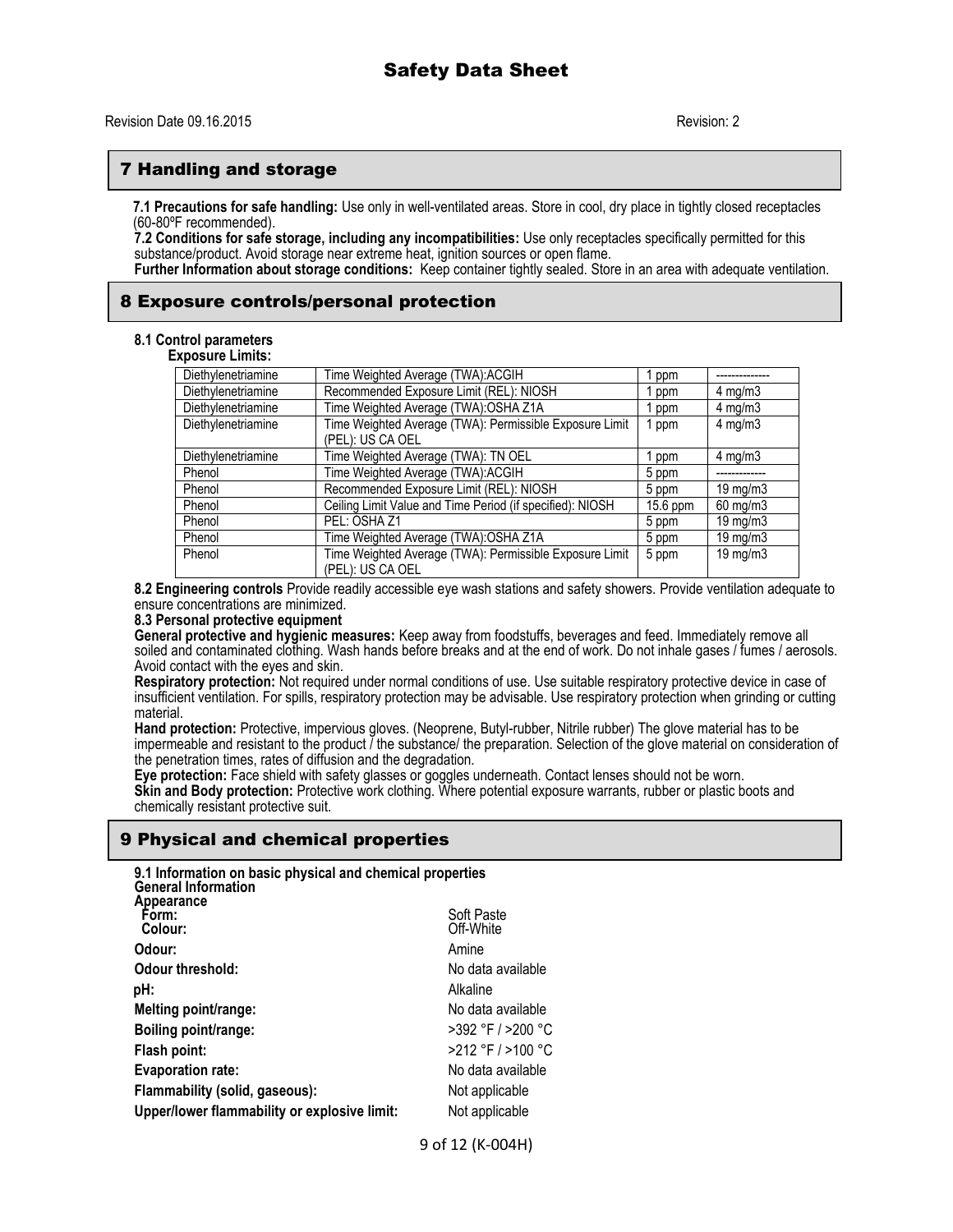Revision Date 09.16.2015 Revision: 2

| Vapor pressure:                            | No data available        |
|--------------------------------------------|--------------------------|
| Vapor density:                             | No data available        |
| Relative Density at 20°C:                  | $1.63$ g/cm <sup>3</sup> |
| Solubility in / Miscibility with<br>Water: | No data available        |
| Partition coefficient (n-octanol/water):   | No data available        |
| Auto/Self-ignition temperature:            | No data available        |
| Decomposition temperature:                 | No data available        |
| <b>Viscosity</b>                           | Soft Paste               |

## 10 Stability and reactivity

**10.1 Reactivity**

**10.2 Chemical stability**

**Thermal decomposition / conditions to be avoided:** No decomposition if used and stored according to specifications. **10.3 Possibility of hazardous reactions:** Reacts with strong alkali. Exothermic polymerization. Reacts with strong acids and oxidizing agents. Reacts with catalysts.

**10.4 Conditions to avoid:** Avoid contact with strong oxidizing agents, excessive heat or flames.

 **10.5 Incompatible materials:** Strong acids, bases and oxidizing agents.

**10.6 Hazardous decomposition products:** Nitric acid, Ammonia, Nitrogen oxides (NOx), Nitrogen oxide can react with water vapors to form corrosive nitric acid, Carbon monoxide, Carbon dioxide (CO2), Aldehydes, Flammable hydrocarbon fragments.

## 11 Toxicological information

## **11.1 Information on likely routes of exposure:**

| Skin contact: | Harmful in contact with skin. Causes skin burns.                                                                                                                                                                                                                                                                                                                                                                                                                                             |
|---------------|----------------------------------------------------------------------------------------------------------------------------------------------------------------------------------------------------------------------------------------------------------------------------------------------------------------------------------------------------------------------------------------------------------------------------------------------------------------------------------------------|
| Eye contact:  | Causes eye burns.                                                                                                                                                                                                                                                                                                                                                                                                                                                                            |
| Ingestion:    | Harmful if swallowed. If ingested, severe burns of the mouth and throat, as well as a danger of<br>perforation of the esophagus and the stomach.                                                                                                                                                                                                                                                                                                                                             |
| Inhalation:   | This product contains a component that is toxic by inhalation when aerosolized or sprayed. If product<br>is not being aerosolized or sprayed, the inhalation toxicity may not be applicable. Inhalation of vapors<br>and/or aerosols in high concentration may cause irritation of respiratory system. Inhalation of aerosol<br>may cause irritation to the upper respiratory tract. May cause nose, throat, and lung irritation. Can<br>cause severe eye, skin and respiratory tract burns. |
|               |                                                                                                                                                                                                                                                                                                                                                                                                                                                                                              |

**11.2 Symptoms related to physical, chemical and toxicological characteristics:** Repeated and/or prolonged exposures to low concentrations of vapors or aerosols may cause: sore throat, asthma, eye disease, kidney disorders, liver disorders, skin disorders and allergies.

**11.3 Delayed and immediate effects as well as chronic effects from short and long-term exposure:** This product contains no listed carcinogens according to IARC, ACGIH, NTP and/or OSHA in concentrations of 0.1 percent or greater. May cause allergic skin reaction. This product may cause adverse reproductive effects. Asthma, Eye disease, Kidney disorders, Liver disorders, Skin disorders and Allergies.

**11.4 Numerical measures of toxicity:** No data is available for full mixture**.** 

| ÷.<br>$D$ iethvlenetriamine | .100<br>ີ <sup>1</sup> -4()-ເ.<br>UAC | LD50<br>Oral   | 1080<br>(rat)<br>ma/ka    |
|-----------------------------|---------------------------------------|----------------|---------------------------|
|                             |                                       | LD50<br>Dermal | 1090<br>(rabbit)<br>ma/ka |

## 12 Ecological information

**12.1 Aquatic toxicity:** No data available on the product itself. Toxicity to daphnia - Components

EC50 (48 h) : 4-7 mg/l Species : Daphnia

- **12.2 Persistence and degradability:** No data available.
- **12.3 Bioaccumulative potential:** No data available on the product itself.
- **12.4 Mobility in soil:** No data available.

 **12.5 Other adverse effects:** No further relevant information available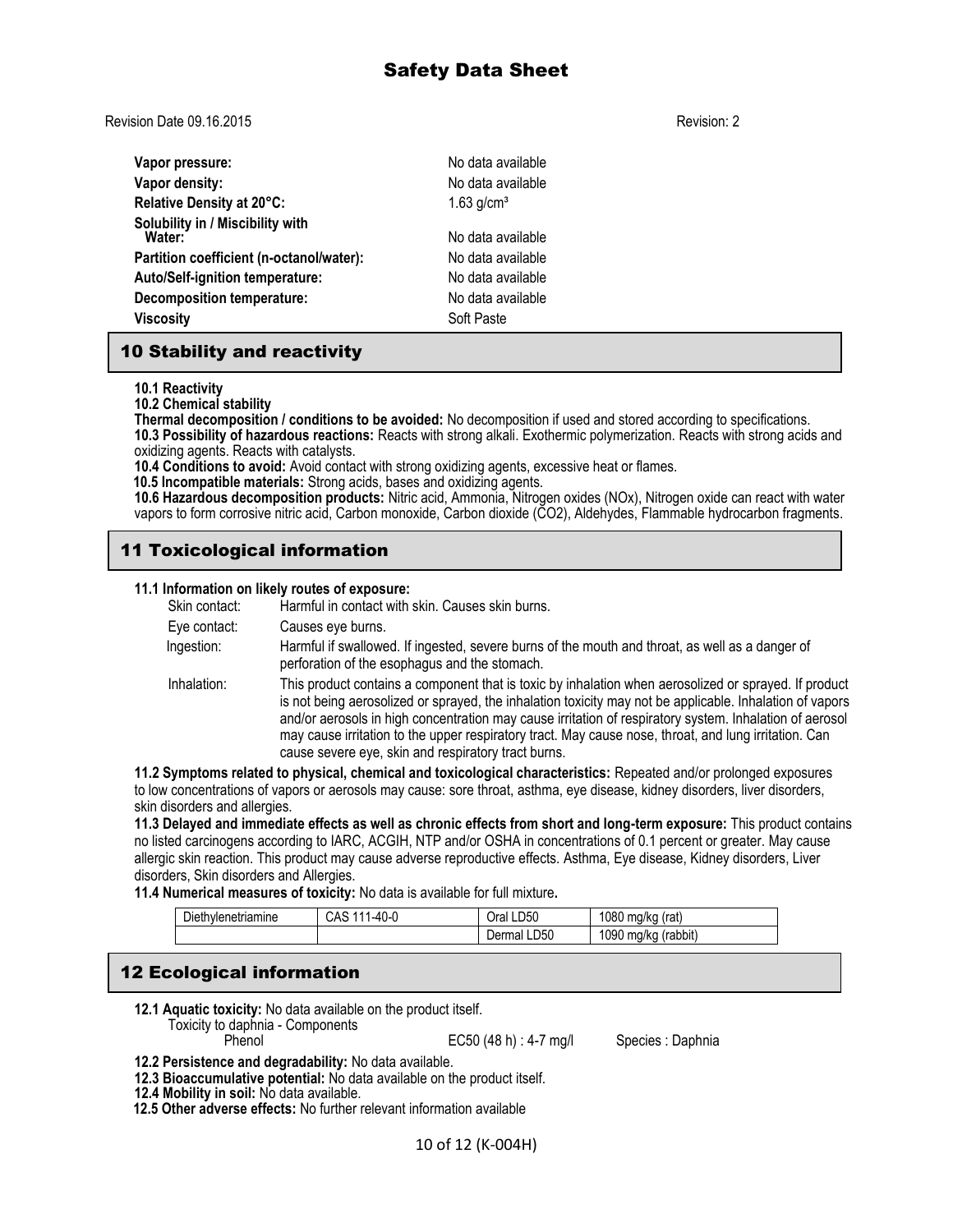## 13 Disposal considerations

#### **13.1 Waste treatment methods**

**Waste from residue/unused product:** This product should not be allowed to enter drains, water courses or the soil. Dispose of this material in a safe manner and in accordance with federal, state and local regulations **Contaminated packaging:** Disposal must be made in accordance with official federal, state and local regulations.

## 14 Transport information

| <b>DOT</b> |                                                                                                                                          |                                                                                             |
|------------|------------------------------------------------------------------------------------------------------------------------------------------|---------------------------------------------------------------------------------------------|
| IATA       | UN number:<br><b>Proper Shipping Name:</b><br><b>Hazard Class:</b><br><b>Packing Group:</b><br>Labels(s):<br><b>Marine Pollutant:</b>    | UN3259<br>AMINES, SOLID, CORROSIVE, N.O.S. (Diethylenetriamine)<br>8<br>Ш<br>8<br>No        |
| IMDG       | UN number:<br><b>Proper Shipping Name:</b><br><b>Hazard Class:</b><br><b>Packing Group:</b><br>Labels(s):<br><b>Marine Pollutant:</b>    | UN3259<br>AMINES, SOLID, CORROSIVE, N.O.S. (Diethylenetriamine)<br>8<br>Ш<br>8<br>No        |
| TDG        | UN number:<br><b>Proper Shipping Name:</b><br><b>Hazard Class:</b><br><b>Packing Group:</b><br>$Labels(s)$ :<br><b>Marine Pollutant:</b> | <b>UN3259</b><br>AMINES, SOLID, CORROSIVE, N.O.S. (Diethylenetriamine)<br>8<br>Ш<br>8<br>No |
|            | UN number:<br><b>Proper Shipping Name:</b><br><b>Hazard Class:</b><br><b>Packing Group:</b><br>Labels(s):<br><b>Marine Pollutant:</b>    | <b>UN3259</b><br>AMINES, SOLID, CORROSIVE, N.O.S. (Diethylenetriamine)<br>8<br>Ш<br>8<br>No |

## 15 Regulatory Information

#### **15.1 Safety, health and environmental regulations/legislation specific for the substance or mixture**

Toxic Substance Control Act (TSCA) 12(b) Component(s): None.

| Country     | Regulatory list | Notification                    |
|-------------|-----------------|---------------------------------|
| USA         | TSCA            | Included on Inventory.          |
| EU          | <b>EINECS</b>   | Included on EINECS inventory or |
|             |                 | polymer substance, monomers     |
|             |                 | included on EINECS inventory or |
|             |                 | no longer polymer.              |
| Canada      | DSL             | Included on Inventory.          |
| Australia   | <b>AICS</b>     | Included on Inventory.          |
| Japan       | <b>ENCS</b>     | Included on Inventory.          |
| South Korea | ECL             | Included on Inventory.          |
| China       | <b>SEPA</b>     | Included on Inventory.          |
| Philippines | <b>PICCS</b>    | Included on Inventory.          |

## **SARA**

| -355-<br>------<br>lous substances):<br>ction:<br><b>extremely</b><br>· nazaroous ·<br>. Ste |  |
|----------------------------------------------------------------------------------------------|--|
| listed.<br>IS<br>None<br>0t<br>me<br>lnare<br>eoremis                                        |  |